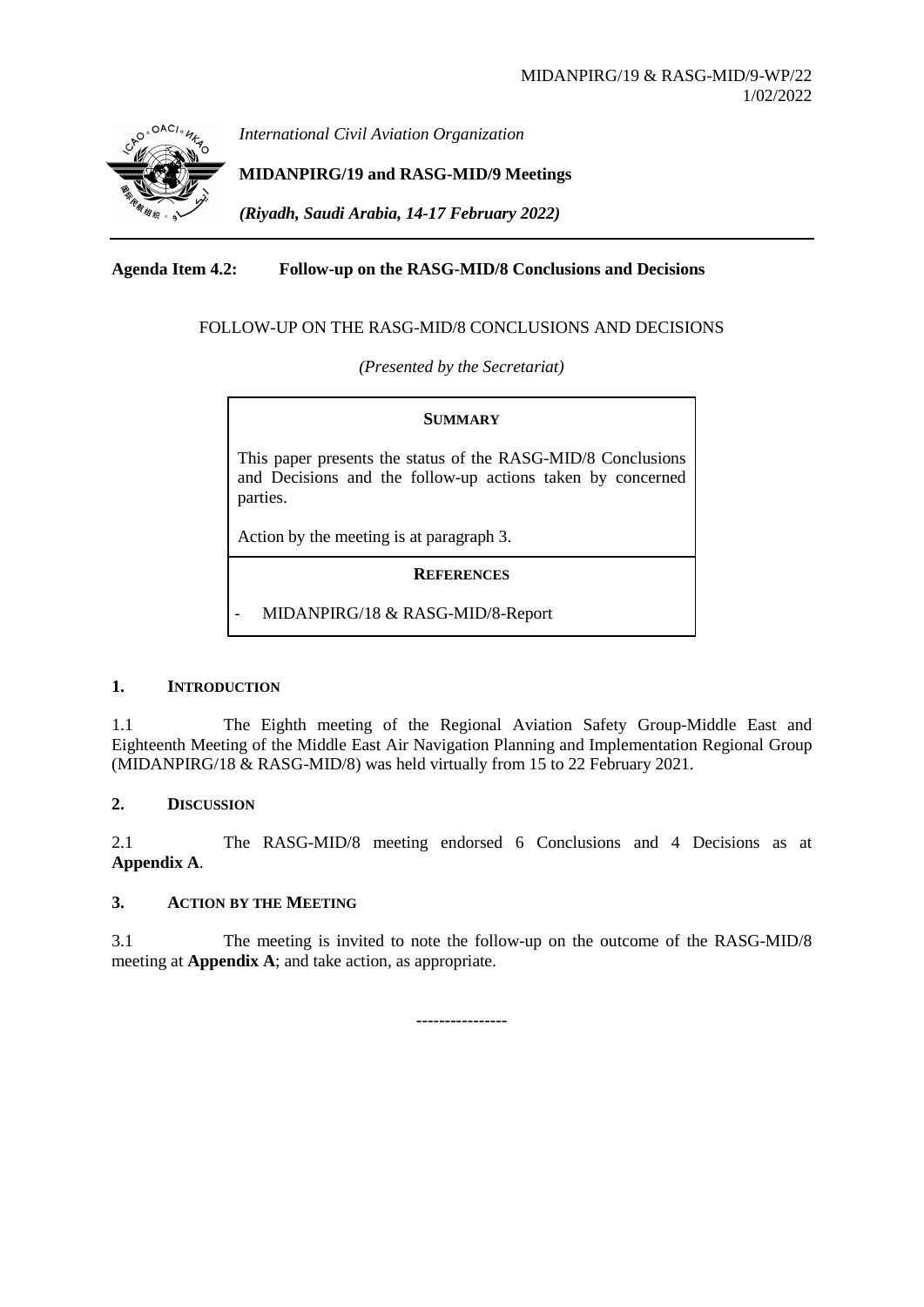#### **APPENDIX A**

#### **FOLLOW-UP ACTION PLAN ON RASG-MID/8 CONCLUSIONS AND DECISIONS**

| No.    | <b>CONCLUSIONS AND DECISIONS</b>                                                                                                                                                                                                                                                                                                                                                                                                                                                                                    | <b>CONCERNS</b><br><b>CHALLENGES</b><br>(RATIONALE)                                                  | DELIVERABLE/<br>TO BE INITIATED BY                                             |               | <b>TARGET DATE</b> | <b>STATUS/REMARKS</b>                                                                                                                                                         |
|--------|---------------------------------------------------------------------------------------------------------------------------------------------------------------------------------------------------------------------------------------------------------------------------------------------------------------------------------------------------------------------------------------------------------------------------------------------------------------------------------------------------------------------|------------------------------------------------------------------------------------------------------|--------------------------------------------------------------------------------|---------------|--------------------|-------------------------------------------------------------------------------------------------------------------------------------------------------------------------------|
| C. 8/1 | 9 <sup>TH</sup> ASR<br>That, the Ninth MID Annual Safety Report is endorsed and be<br>posted on the ICAO MID Website.                                                                                                                                                                                                                                                                                                                                                                                               | Sharing the final 9th<br>MID-ASR for the<br>period 2015-2019<br>with identified<br>safety priorities | MID-ASR 9th<br>Edition<br>published on<br>the ICAO<br>website                  | RASG-MID/8    | Feb 2021           | Completed                                                                                                                                                                     |
| C. 8/2 | <b>SHARING OF SAFETY DATA ANALYSIS</b><br>That, in order to present an improved version of the 10 <sup>th</sup> MID-ASR<br>to the MID-ASRG/3 meeting, States, be urged to provide the ICAO<br>MID Office by 30 April 2021 with the number of accidents, serious<br>incidents and incidents, safety data analysis/information, and their<br>associated safety recommendations for the occurrence categories<br>listed in Appendix 4.2D for the past 5 years $(2016 - 2020)$ , using<br>the Template in Appendix 4.2E | Collection of safety<br>data for a<br>Harmonized<br>database                                         | Safety data<br>analysis for<br>development<br>of ASR                           | <b>States</b> | 31 May 2021        | Completed<br>SL ME4 & ME4/1.6-21/033 dated<br>18 March 2021<br>Reminder: 29/4/2021<br>(Replies: Iran, Iraq, Kuwait,<br>Lebanon, Oman, Qatar, Saudi<br>Arabia, UAE, and Yemen) |
| C. 8/3 | MID-RASP 2020-2022 EDITION<br>That, the MID-RASP 2020-2022 Edition is endorsed and be<br>posted on the ICAO MID Website.                                                                                                                                                                                                                                                                                                                                                                                            | Compliance with<br>Assembly<br>Resolution A40-1                                                      | MID-RASP<br>2020-2022<br><b>EDITION</b><br>published on<br>the ICAO<br>website | RASG-MID/8    | Feb 2021           | Completed                                                                                                                                                                     |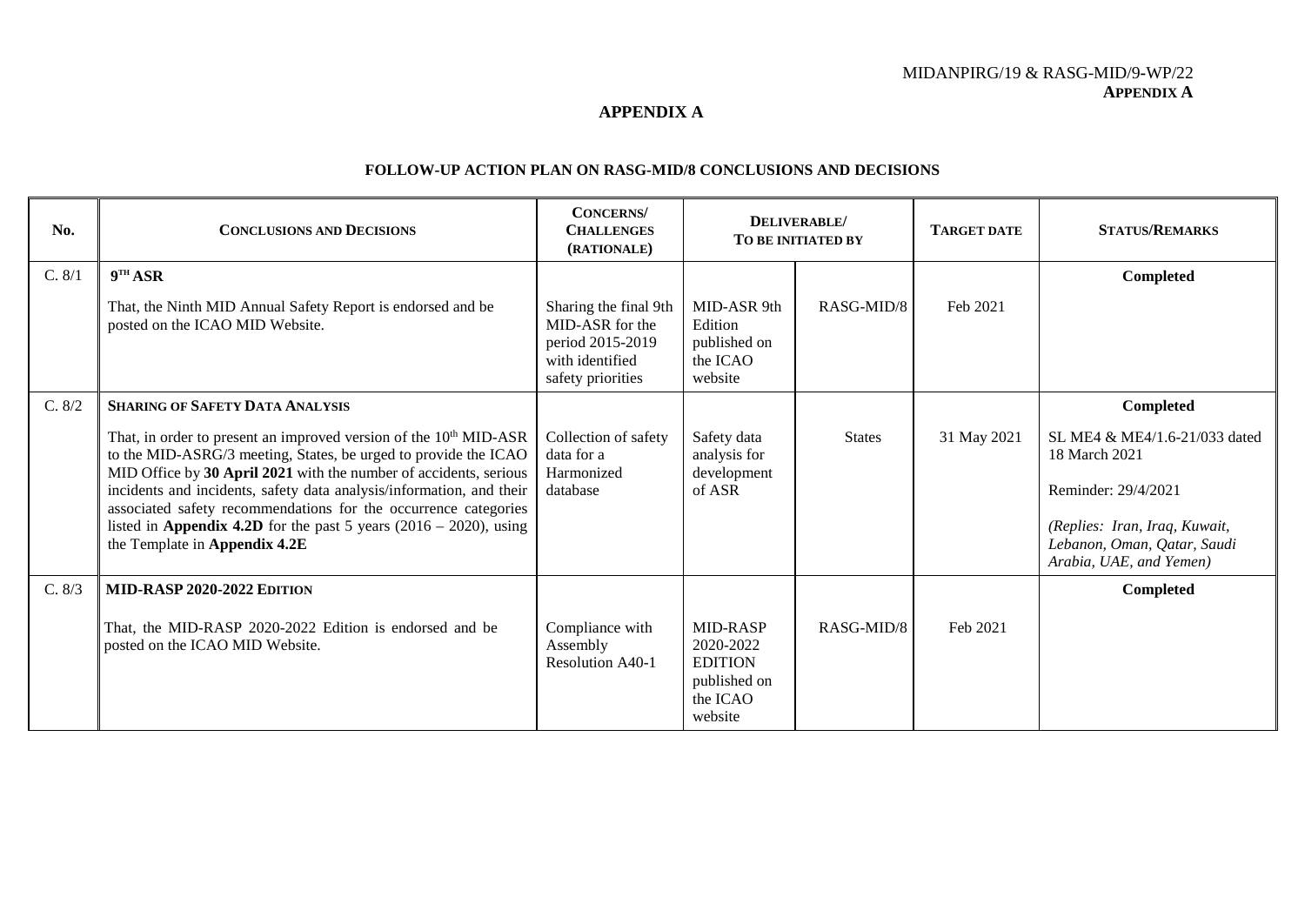A-2

| No.    | <b>CONCLUSIONS AND DECISIONS</b>                                                                                                                                                                                                                                                                                                                                                                                                                                                                                                                                                                                                                                                                                                                                                                                                                                         | <b>CONCERNS</b><br><b>CHALLENGES</b><br>(RATIONALE) | DELIVERABLE/<br><b>TO BE INITIATED BY</b> |                              | <b>TARGET DATE</b> | <b>STATUS/REMARKS</b>                                                                                                                                    |
|--------|--------------------------------------------------------------------------------------------------------------------------------------------------------------------------------------------------------------------------------------------------------------------------------------------------------------------------------------------------------------------------------------------------------------------------------------------------------------------------------------------------------------------------------------------------------------------------------------------------------------------------------------------------------------------------------------------------------------------------------------------------------------------------------------------------------------------------------------------------------------------------|-----------------------------------------------------|-------------------------------------------|------------------------------|--------------------|----------------------------------------------------------------------------------------------------------------------------------------------------------|
| C. 8/4 | NATIONAL AVIATION SAFETY PLAN (NASP)                                                                                                                                                                                                                                                                                                                                                                                                                                                                                                                                                                                                                                                                                                                                                                                                                                     |                                                     |                                           |                              |                    | <b>Actioned</b>                                                                                                                                          |
|        | That,                                                                                                                                                                                                                                                                                                                                                                                                                                                                                                                                                                                                                                                                                                                                                                                                                                                                    |                                                     |                                           |                              |                    |                                                                                                                                                          |
|        | a) be requested to establish a NASP in line with the GASP, MID-<br>RASP, ICAO Doc 10131 and Circular 358; and considering the<br>operational safety needs identified at National level;<br>b) nominate NASP' Focal Points to provide progress/update<br>on the development and implementation of their NASPs;<br>c) consider the recommended MID-RASP SEIs for inclusion<br>in their NASPs, as appropriate;<br>d) be encouraged to participate in the series of webinars on the<br>GASP and NASP implementation organized by ICAO;<br>e) be encouraged to share their experiences related to the<br>development and implementation of their NASPs during the<br>MID NASP Webinar/Workshop to be organized end of<br>2021 or beginning of 2022; and<br>f) provide a progress report on the development and<br>implementation of their NASPs for presentation to the RASG- | Compliance with<br>Assembly<br>Resolution A40-1     | <b>State Letter</b>                       | <b>ICAO</b><br><b>States</b> | April 2021         | SL FS $1/2 - 21/048$ dated 5<br>April 2021<br>Reminder: 5/5/2021<br>(Replies: Bahrain, Jordan,<br>Kuwait, Oman, Qatar, Saudi<br>Arabia, Sudan and Syria) |
|        | MID/9 meeting                                                                                                                                                                                                                                                                                                                                                                                                                                                                                                                                                                                                                                                                                                                                                                                                                                                            |                                                     |                                           |                              |                    |                                                                                                                                                          |
| D. 8/5 | <b>TERMS OF REFERENCE OF THE SEIG</b>                                                                                                                                                                                                                                                                                                                                                                                                                                                                                                                                                                                                                                                                                                                                                                                                                                    |                                                     |                                           |                              |                    | Completed                                                                                                                                                |
|        | That, the Terms of Reference of the SEIG at Appendix 4.2F are<br>endorsed.                                                                                                                                                                                                                                                                                                                                                                                                                                                                                                                                                                                                                                                                                                                                                                                               | <b>TORs</b>                                         | RASG-MID/8                                | <b>ICAO</b>                  | Feb. 2021          |                                                                                                                                                          |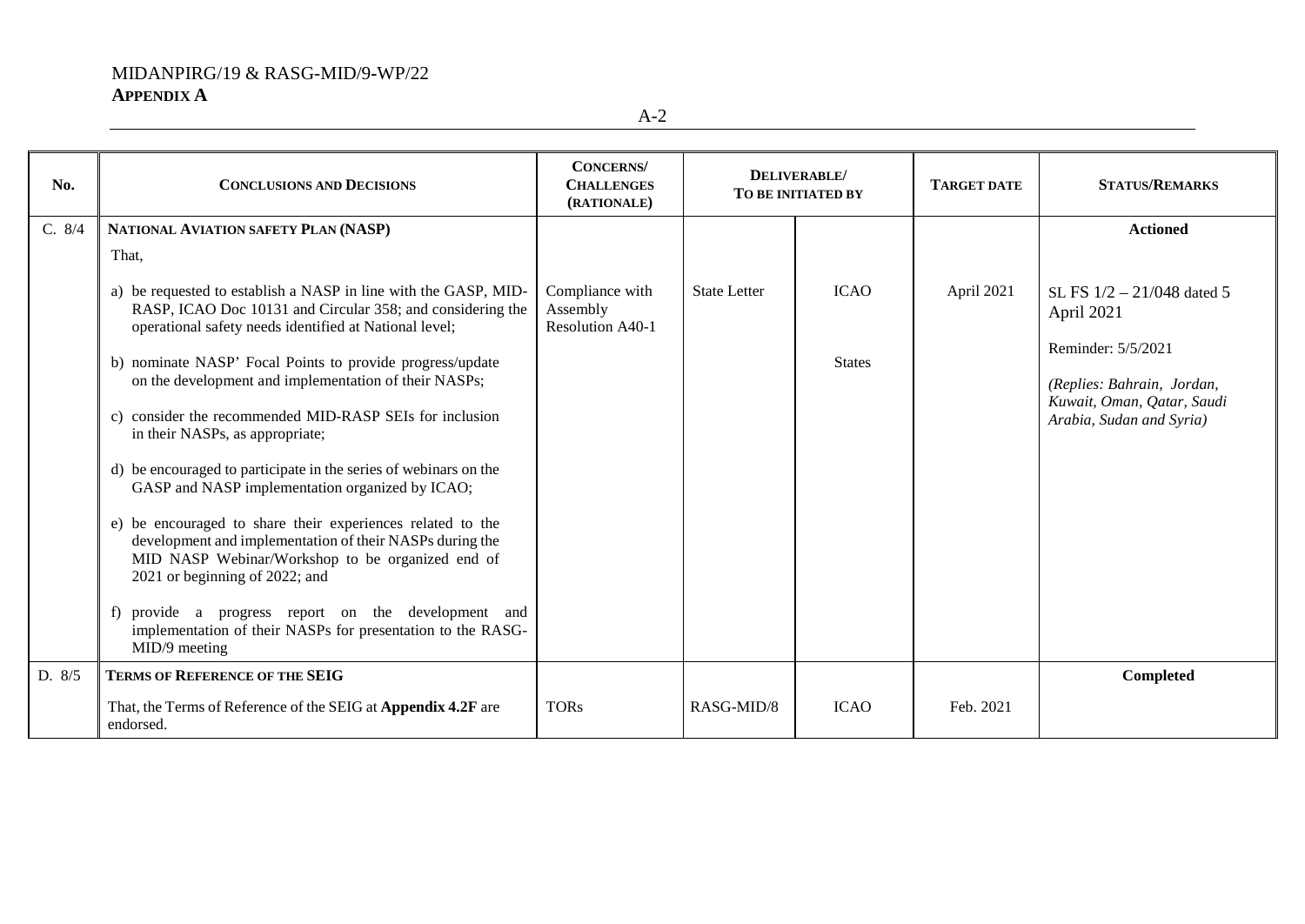| No.    | <b>CONCLUSIONS AND DECISIONS</b>                                                                                                                                                                                                                                                                                                                                                                                                                                     | <b>CONCERNS</b><br><b>CHALLENGES</b><br>(RATIONALE)                        | DELIVERABLE/<br>TO BE INITIATED BY                               |                                 | <b>TARGET DATE</b> | <b>STATUS/REMARKS</b>                                                                                                                                                                          |
|--------|----------------------------------------------------------------------------------------------------------------------------------------------------------------------------------------------------------------------------------------------------------------------------------------------------------------------------------------------------------------------------------------------------------------------------------------------------------------------|----------------------------------------------------------------------------|------------------------------------------------------------------|---------------------------------|--------------------|------------------------------------------------------------------------------------------------------------------------------------------------------------------------------------------------|
| C. 8/6 | <b>RASG-MID CART IMPLEMENTATION PLAN OF ACTIONS</b><br>That, the RASG-MID CART Implementation Plan of Actions<br>at Appendix 4.2G is endorsed,                                                                                                                                                                                                                                                                                                                       | Support<br>implementation of<br>the MID CART<br>Implementation<br>Plan     | RASG-MID<br><b>CART</b><br>Implementatio<br>n Plan of<br>Actions | RASG-<br>MID/ICAO<br><b>MID</b> | Feb. 2021          | Completed                                                                                                                                                                                      |
| D. 8/7 | FREQUENCY OF THE RASG-MID MEETINGS<br>That, the RASG-MID meetings be organized on an annual basis<br>concurrently with the MIDANPIRG in an in-person setting, unless<br>decided otherwise (the meetings could be organized in a virtual or<br>hybrid setting, if decided so by the Groups, considering the<br>circumstances, availability of host, resources, global and regional<br>developments, feedback from States and progress and outcomes of<br>the Groups). | Compliance with<br>new ToRs approved<br>by the President of<br>the Council | Enhancement<br>of RASG-MID<br>work<br>arrangement                | RASG-MID                        | Feb. 2021          | Completed                                                                                                                                                                                      |
| D. 8/8 | <b>DISSOLUTION OF THE RSC</b><br>That,<br>the RSC is dissolved; and<br>a)<br>the RASG-MID Organizational Structure be updated as at<br>b)<br>Appendix 4.3A.                                                                                                                                                                                                                                                                                                          | Compliance with<br>new ToRs approved<br>by the President of<br>the Council | Enhancement<br>of RASG-<br>MID work<br>arrangement               | <b>RASG-MID</b>                 | Feb. 2021          | Completed<br>Since RASG-MID will meet on an<br>annual basis and<br>considering that the<br>membership/composition of the<br>RSC is identical to that of RASG-<br>MID, the RSC was<br>dissolved |